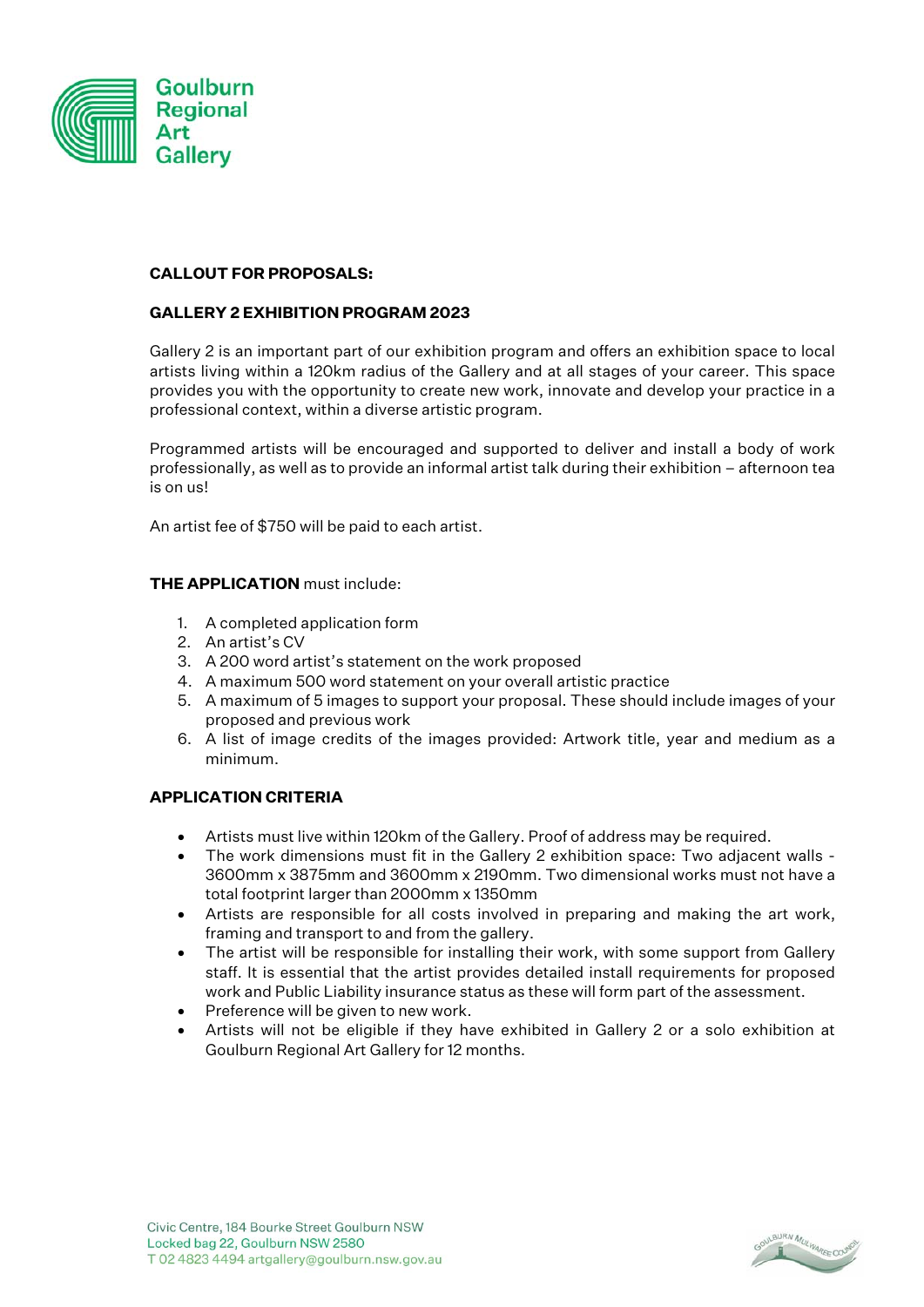

## **APPLICATION FORM**

Submit proposals to artgallery@goulburn.nsw.gov.au. Maximum file size 10MB. You will be notified by email as to whether your application was successful.

# **GALLERY 2 EXHIBITION PROPOSAL**

#### **APPLICATION FORM**

| Artist's statement on proposed work, 200 words: Please attach |
|---------------------------------------------------------------|
| Statement on artistic practice, 500 words: Please attach      |
| Current CV: Please attach                                     |
| <b>Image list</b>                                             |
|                                                               |
|                                                               |
|                                                               |
|                                                               |
|                                                               |